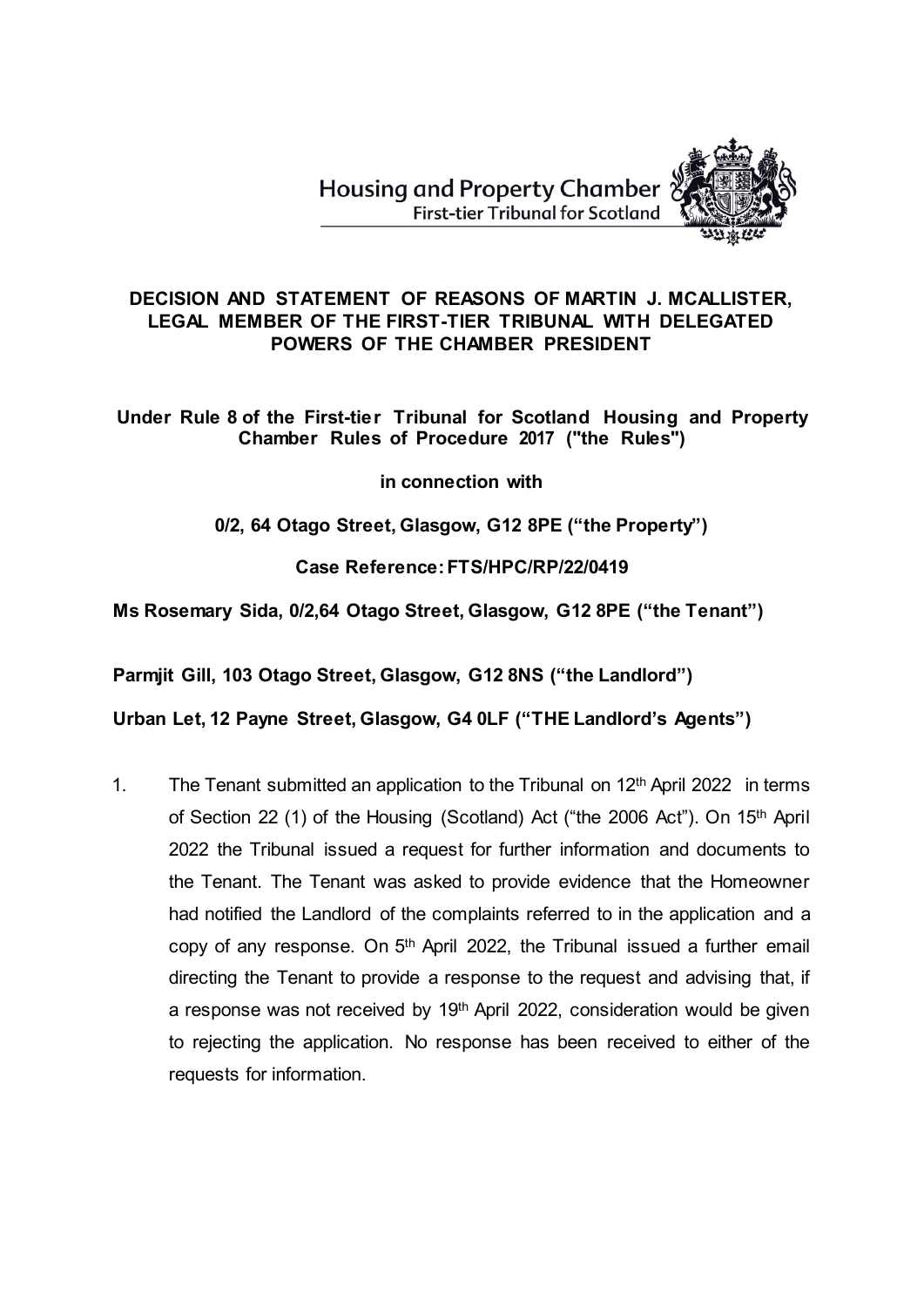#### **DECISION**

- 2. The Legal Member considered the application in terms of Rule 5 and Rule 43 of the Chamber Procedural Rules. Rule 5 provides: - (1) An application is held to have been made on the date that it is lodged if, on that date, it is lodged in the manner as set out in rules 43, 47 to 50, 55, 59, 61, 65 to 70, 72, 75 to 91, 93 to 95, 98 to 101, 103 or 105 to 111, as appropriate. (2) The Chamber President or another member of the First-tier Tribunal, under the delegated powers of the Chamber President, must determine whether an application has been lodged in the required manner by assessing whether all mandatory requirements for lodgment have been met. (3) If it is determined that an application has not been lodged in the prescribed manner, the Chamber President or another member of the First-tier Tribunal, under the delegated powers of the Chamber President, may request further documents and the application is to be held to be made on the date that the First-tier Tribunal receives the last of any outstanding documents necessary to meet the requirement manner for lodgment.
	- **3. After consideration of the application the Legal Member considers that the application should be rejected in terms of Rule 8(1) (c) which states that an application must be rejected if the Tribunal has "good reason to believe that it would not be appropriate to accept the application." The basis of the decision is that the Applicant has failed to comply with Rule 5 and Rule 48 and Section 22(3) of the 2006 Act.**

# **REASONS FOR DECISION**

4. The Tenant's application is in terms of Section 22 of the 2006 Act and Rule 48. Section 22(3) states that no application may be made unless the person making the application has notified the landlord that work requires to be carried out for the purpose of complying the duty to maintain the property in terms of Section 14 (1) (b) of the 2006 Act. Rule 48 (b) states that an application must be accompanied by the notification referred to.